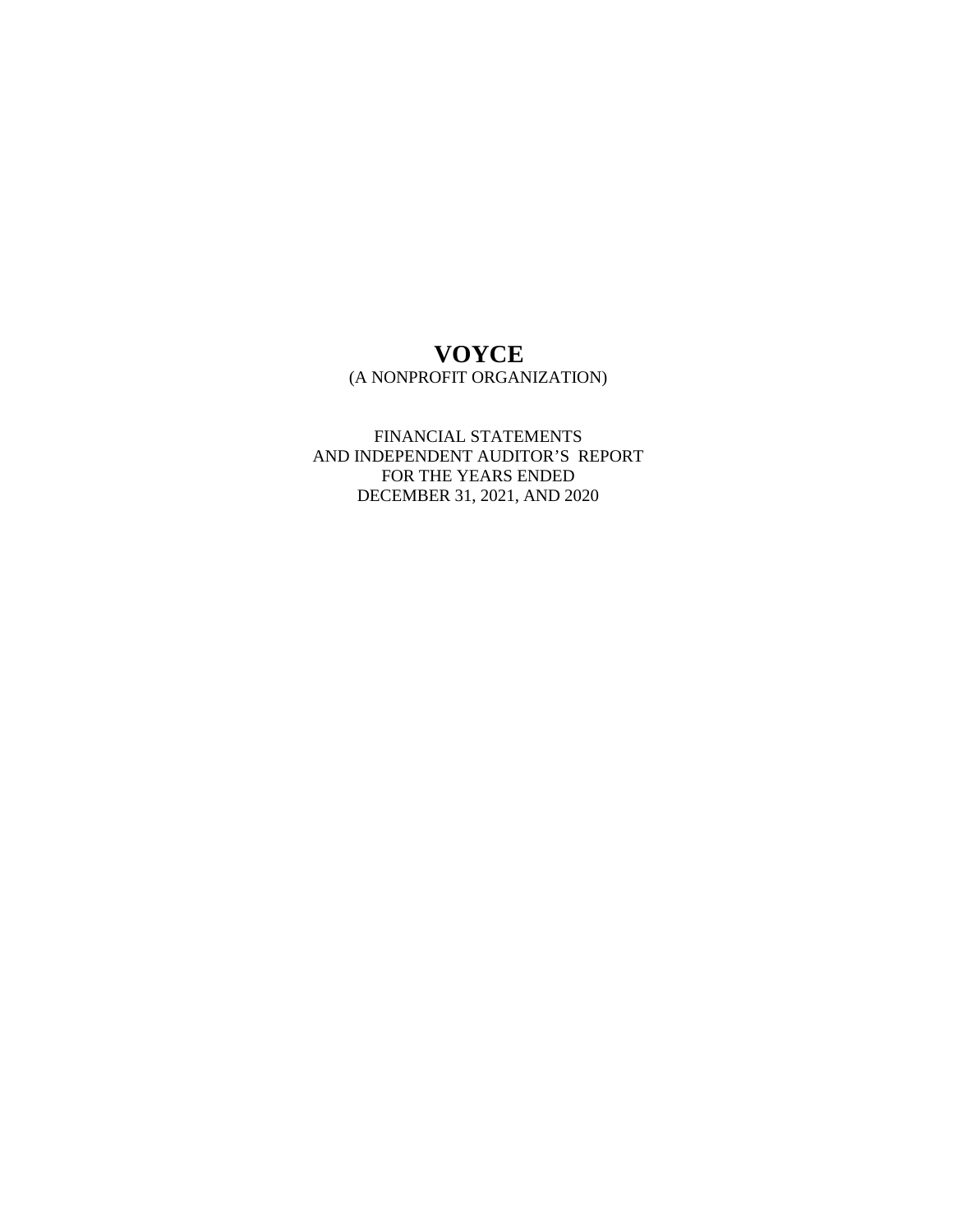# VOYCE

# **CONTENTS**

#### PAGE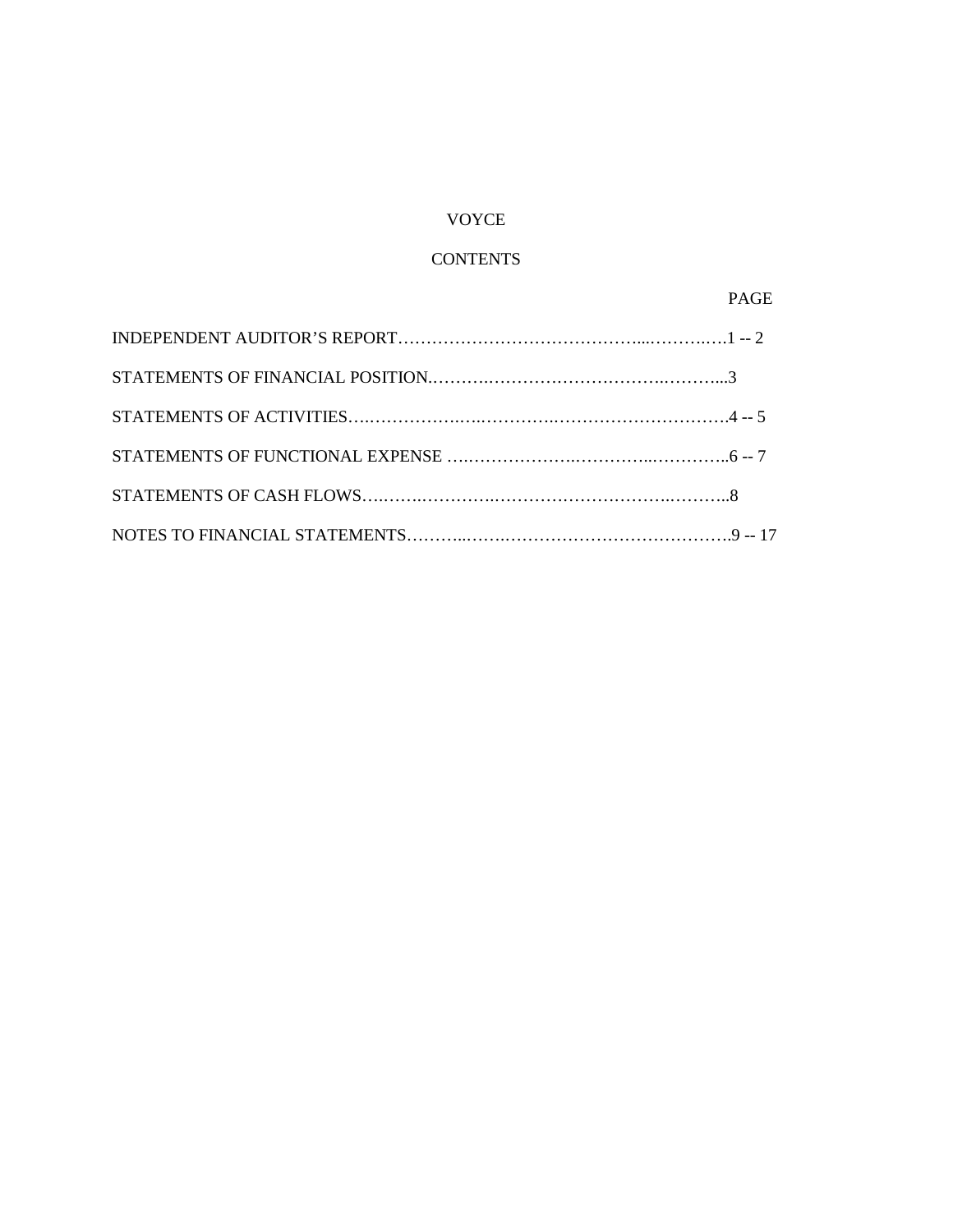# Linda A. Howdeshell, CPA

# **INDEPENDENT AUDITOR'S REPORT**

To the Board of Directors **VOYCE** St. Louis, MO 63119

# *Opinion*

I have audited the accompanying financial statements of VOYCE (a nonprofit organization) which comprise the statements of financial position as of December 31, 2021, and 2020, and the related statements of activities, functional expenses, and cash flows for the year then ended, and the related notes to the financial statements.

In my opinion, the financial statements referred to above present fairly, in all material respects, the financial position of VOYCE, as of December 31, 2021, and 2020, and the changes in its net assets and its cash flows for the year then ended in accordance with accounting principles generally accepted in the United States of America.

# *Basis for Opinion*

I conducted my audit in accordance with auditing standards generally accepted in the United States of America. My responsibilities under those standards are further described in the Auditor's Responsibilities for the Audit of the Financial Statements section of my report. I am required to be independent of VOYCE and to meet my other ethical responsibilities in accordance with the relevant ethical requirements relating to my audit. I believe that the audit evidence I have obtained is sufficient and appropriate to provide a basis for my audit opinion.

# *Responsibilities of Management for the Financial Statements*

Management is responsible for the preparation and fair presentation of the financial statements in accordance with accounting principles generally accepted in the United States of America, and for the design, implementation, and maintenance of internal control relevant to the preparation and fair presentation of financial statements that are free from material misstatement, whether due to fraud or error.

In preparing the financial statements, management is required to evaluate whether there are conditions or events, considered in the aggregate, that raise substantial doubt about VOYCE's ability to continue as a going concern within one year after the date that the financial statements are available to be issued.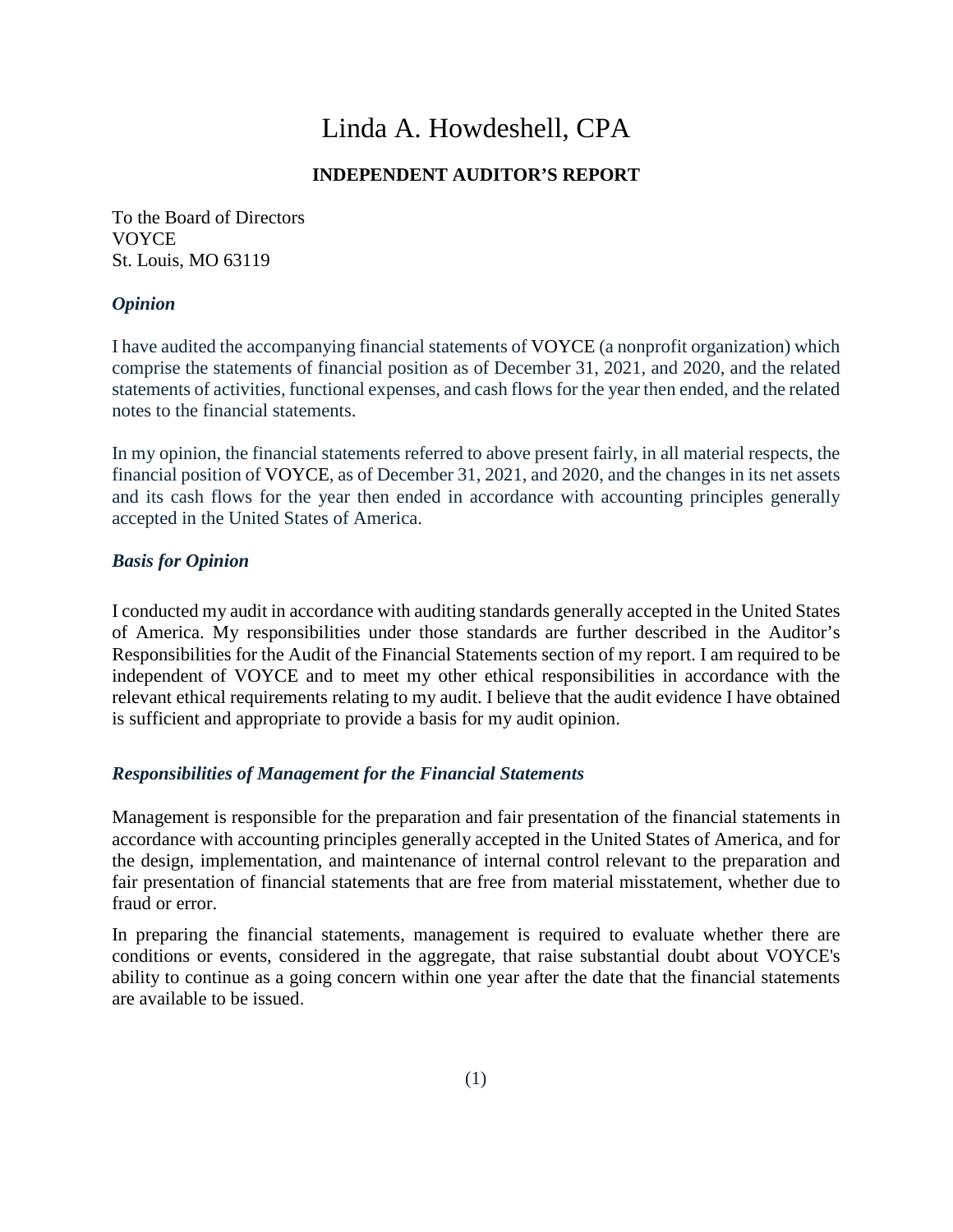# *Auditor's Responsibilities for the Audit of the Financial Statements*

My objectives are to obtain reasonable assurance about whether the financial statements as a whole are free from material misstatement, whether due to fraud or error, and to issue an auditor's report that includes my opinion. Reasonable assurance is a high level of assurance but is not absolute assurance and therefore is not a guarantee that an audit conducted in accordance with generally accepted auditing standards will always detect a material misstatement when it exists. The risk of not detecting a material misstatement resulting from fraud is higher than for one resulting from error, as fraud may involve collusion, forgery, intentional omissions, misrepresentations, or the override of internal control. Misstatements, including omissions, are considered material if there is a substantial likelihood that, individually or in the aggregate, they would influence the judgment made by a reasonable user based on the financial statements.

In performing an audit in accordance with generally accepted auditing standards, I:

- Exercise professional judgment and maintain professional skepticism throughout the audit.
- Identify and assess the risks of material misstatement of the financial statements, whether due to fraud or error, and design and perform audit procedures responsive to those risks. Such procedures include examining, on a test basis, evidence regarding the amounts and disclosures in the financial statements.
- Obtain an understanding of internal control relevant to the audit in order to design audit procedures that are appropriate in the circumstances, but not for the purpose of expressing an opinion on the effectiveness of VOYCE's internal control. Accordingly, no such opinion is expressed.
- Evaluate the appropriateness of accounting policies used and the reasonableness of significant accounting estimates made by management, as well as evaluate the overall presentation of the financial statements.
- Conclude whether, in my judgment, there are conditions or events, considered in the aggregate, that raise substantial doubt about VOYCE's ability to continue as a going concern for a reasonable period of time.

I am required to communicate with those charged with governance regarding, among other matters, the planned scope and timing of the audit, significant audit findings, and certain internal control related matters that I identified during the audit.

Luid O. Hardesliell CPG

St. Louis, Missouri

March 23, 2022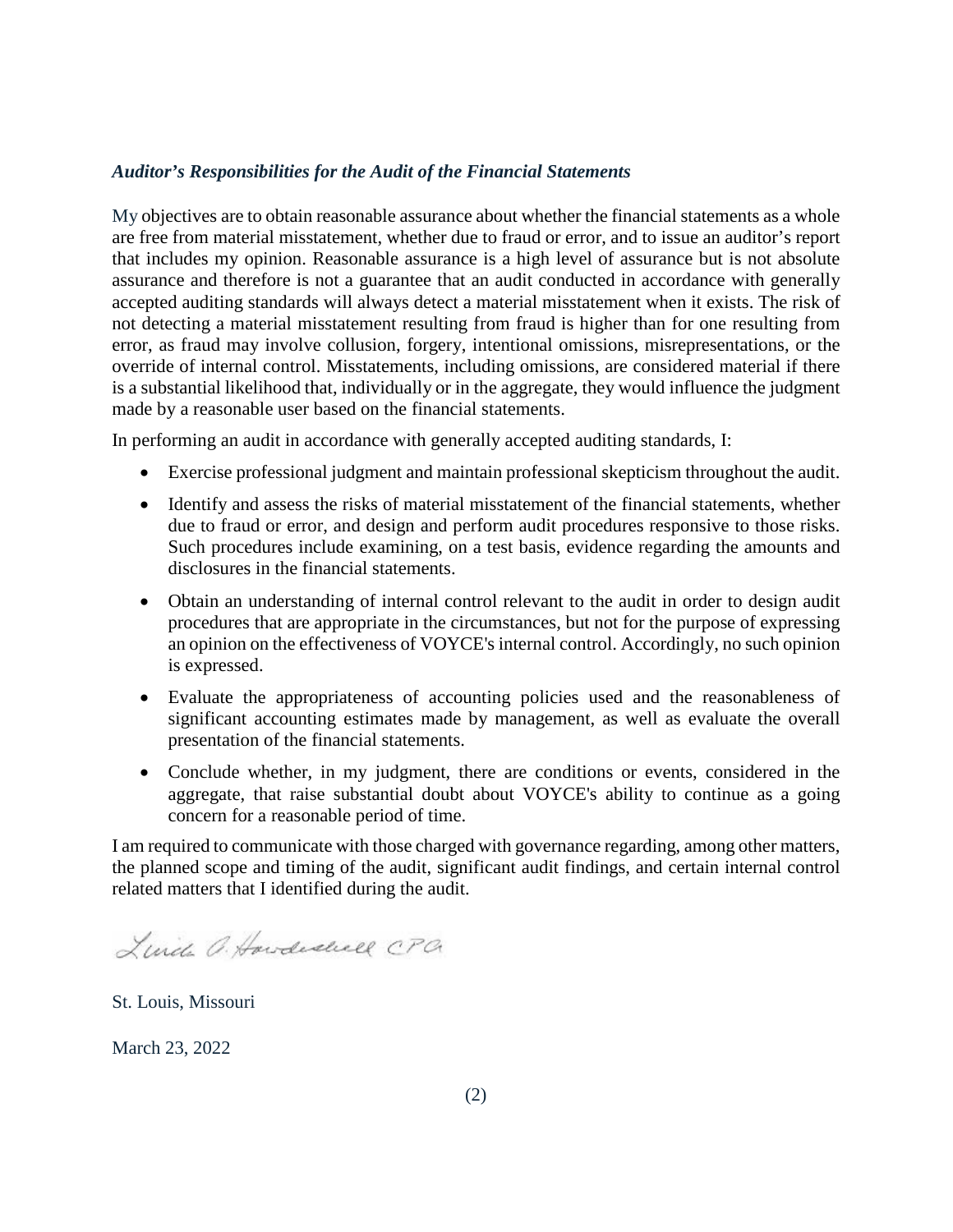# STATEMENTS OF FINANCIAL POSITION VOYCE

# ASSETS

|                                                    |                           |         | December 31,              |         |  |  |  |  |
|----------------------------------------------------|---------------------------|---------|---------------------------|---------|--|--|--|--|
|                                                    |                           | 2021    |                           | 2020    |  |  |  |  |
| <b>CURRENT ASSETS</b>                              |                           |         |                           |         |  |  |  |  |
| Cash and cash equivalents                          | \$                        | 423,904 | \$                        | 368,798 |  |  |  |  |
| Accounts receivable                                |                           | 297,915 |                           | 223,873 |  |  |  |  |
| Prepaid expenses                                   |                           | 14,148  |                           | 16,590  |  |  |  |  |
| <b>Total Current Assets</b>                        |                           | 735,967 |                           | 609,261 |  |  |  |  |
| PROPERTY AND EQUIPMENT, net                        |                           |         |                           |         |  |  |  |  |
| accumulated depreciation                           |                           | 15,799  |                           | 15,586  |  |  |  |  |
| <b>TOTAL ASSETS</b>                                | $\boldsymbol{\mathsf{S}}$ | 751,766 | $\boldsymbol{\mathsf{S}}$ | 624,847 |  |  |  |  |
| <b>LIABILITIES AND NET ASSETS</b>                  |                           |         |                           |         |  |  |  |  |
| <b>CURRENT LIABILITIES</b>                         |                           |         |                           |         |  |  |  |  |
| Accounts payable                                   | \$                        | 15,009  | $\mathbb{S}$              | 2,905   |  |  |  |  |
| Accrued payroll                                    |                           | 31,831  |                           | 25,697  |  |  |  |  |
| Deferred revenue                                   |                           |         |                           | 5,000   |  |  |  |  |
| <b>Total Liabilities</b>                           |                           | 46,840  |                           | 33,602  |  |  |  |  |
| <b>NET ASSETS</b>                                  |                           |         |                           |         |  |  |  |  |
| Without donor restrictions                         |                           |         |                           |         |  |  |  |  |
| <b>Board Designated Reserve</b>                    |                           | 24,286  |                           | 24,286  |  |  |  |  |
| Invested in capital assets                         |                           | 15,799  |                           | 15,586  |  |  |  |  |
| Available for operations                           |                           | 392,040 |                           | 291,139 |  |  |  |  |
| <b>Total Net Assets Without Donor Restrictions</b> |                           | 432,125 |                           | 331,011 |  |  |  |  |
| With donor restrictions                            |                           | 272,801 |                           | 260,234 |  |  |  |  |
| <b>Total Net Assets</b>                            |                           | 704,926 |                           | 591,245 |  |  |  |  |
| TOTAL LIABILITIES AND NET ASSETS                   | \$                        | 751,766 | $\$$                      | 624,847 |  |  |  |  |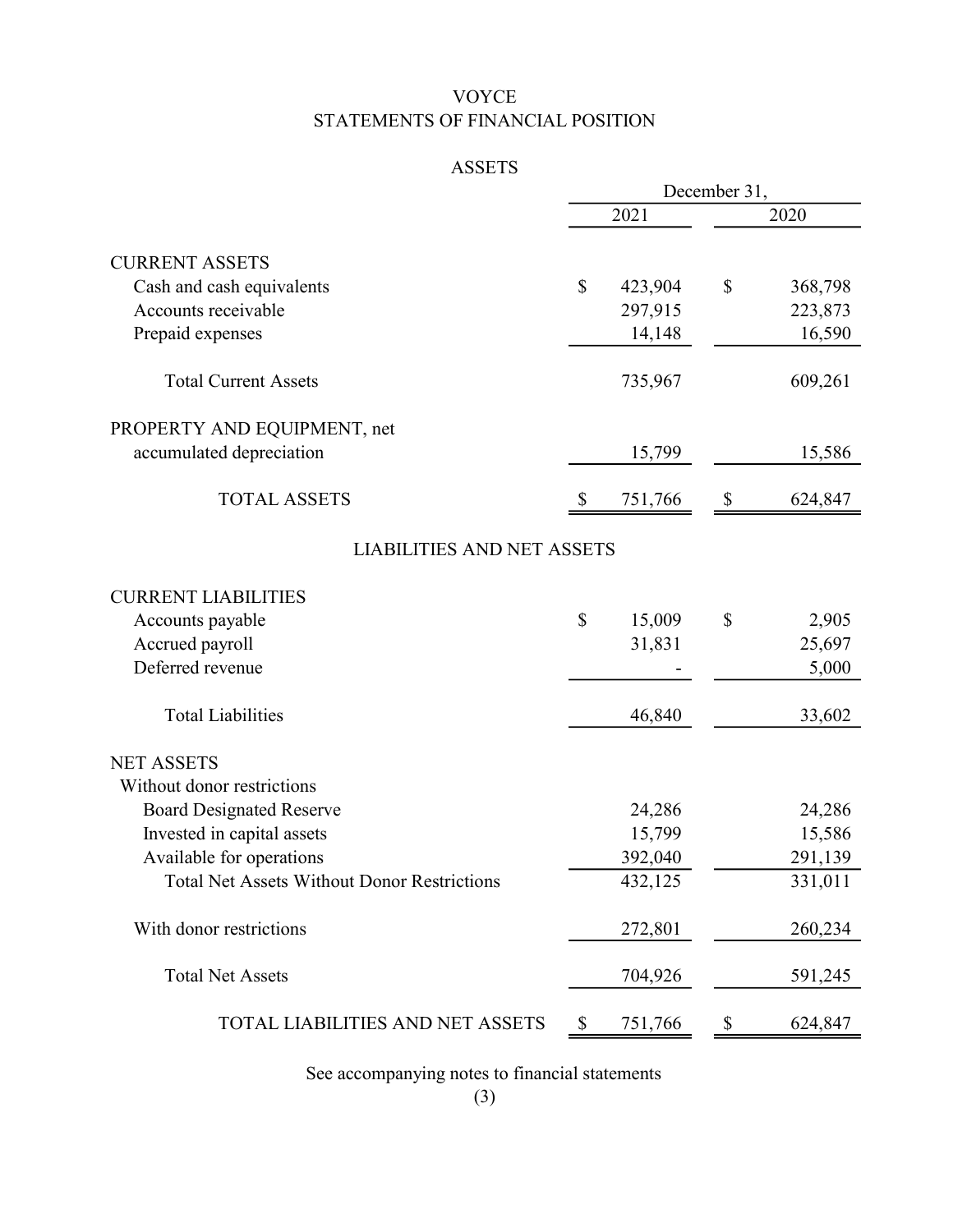# VOYCE STATEMENT OF ACTIVITIES For the Year Ended December 31, 2021

|                                       | Funds without                         |         |    | Funds with |               |
|---------------------------------------|---------------------------------------|---------|----|------------|---------------|
|                                       | donor restrictions donor restrictions |         |    |            | Total         |
| SUPPORT AND REVENUE                   |                                       |         |    |            |               |
| Support                               |                                       |         |    |            |               |
| United Way Agencies                   | \$                                    | 14,565  |    | 187,801    | \$<br>202,366 |
| Contributions                         |                                       | 251,105 |    | 85,000     | 336,105       |
| Government grants                     |                                       | 321,347 |    |            | 321,347       |
| Payroll protection program            |                                       | 74,000  |    |            | 74,000        |
| Fundraising                           |                                       | 22,955  |    |            | 22,955        |
| Revenue                               |                                       |         |    |            |               |
| Program service fees                  |                                       | 13,378  |    |            | 13,378        |
| Investment income                     |                                       | 159     |    |            | 159           |
| Miscellaneous                         |                                       | 300     |    |            | 300           |
| Net assets released from restrictions |                                       | 260,234 |    | (260, 234) |               |
| TOTAL SUPPORT AND REVENUE             |                                       | 958,043 |    | 12,567     | 970,610       |
| <b>EXPENSES</b>                       |                                       |         |    |            |               |
| Program services                      |                                       |         |    |            |               |
| Ombudsman services                    |                                       | 355,967 |    |            | 355,967       |
| VOYCEconnect                          |                                       | 45,931  |    |            | 45,931        |
| Other programs                        |                                       | 299,384 |    |            | 299,384       |
| Supporting services                   |                                       |         |    |            |               |
| Management and general                |                                       | 53,438  |    |            | 53,438        |
| Fundraising                           |                                       | 102,209 |    |            | 102,209       |
| <b>TOTAL EXPENSES</b>                 |                                       | 856,929 |    |            | 856,929       |
| <b>CHANGE IN NET ASSETS</b>           |                                       | 101,114 |    | 12,567     | 113,681       |
| NET ASSETS, Beginning of year         |                                       | 331,011 |    | 260,234    | 591,245       |
| NET ASSETS, End of year               | \$                                    | 432,125 | \$ | 272,801    | \$<br>704,926 |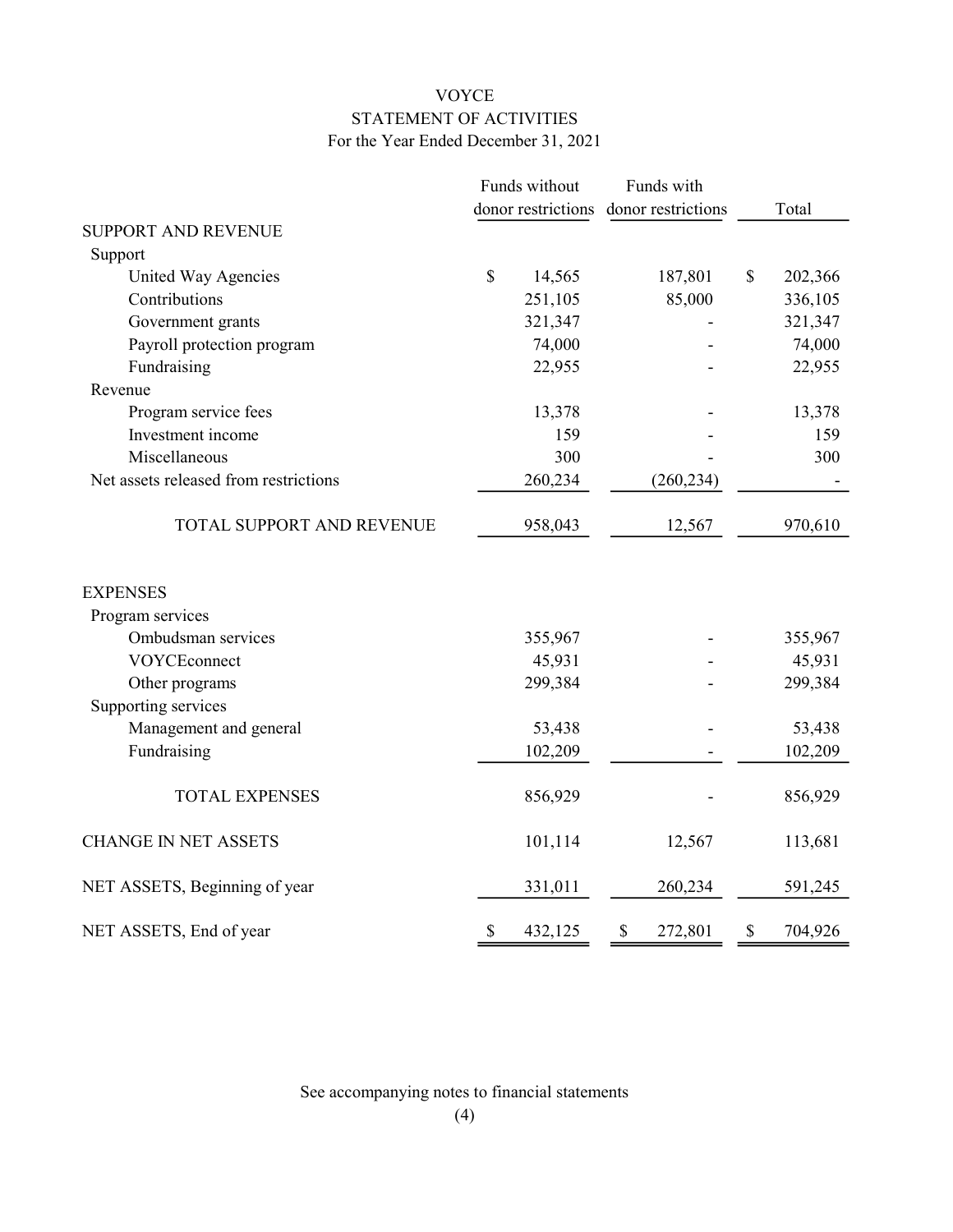# VOYCE STATEMENT OF ACTIVITIES For the Year Ended December 31, 2020

|                                       | Funds without | Funds with                            |               |
|---------------------------------------|---------------|---------------------------------------|---------------|
|                                       |               | donor restrictions donor restrictions | Total         |
| SUPPORT AND REVENUE                   |               |                                       |               |
| Support                               |               |                                       |               |
| United Way Agencies                   | \$<br>12,500  | \$<br>183,072                         | \$<br>195,572 |
| Contributions                         | 90,823        | 77,162                                | 167,985       |
| Government grants                     | 278,956       |                                       | 278,956       |
| Payroll protection program            | 74,000        |                                       | 74,000        |
| Fundraising                           |               |                                       |               |
| Revenue                               |               |                                       |               |
| Program service fees                  | 18,270        |                                       | 18,270        |
| Investment income                     | 633           |                                       | 633           |
| Miscellaneous                         | 303           |                                       | 303           |
| Net assets released from restrictions | 194,175       | (194, 175)                            |               |
| TOTAL SUPPORT AND REVENUE             | 669,660       | 66,059                                | 735,719       |
| <b>EXPENSES</b>                       |               |                                       |               |
| Program services                      |               |                                       |               |
| Ombudsman services                    | 393,806       |                                       | 393,806       |
| VOYCEconnect                          | 56,920        |                                       | 56,920        |
| Other programs                        | 101,645       |                                       | 101,645       |
| Supporting services                   |               |                                       |               |
| Management and general                | 71,235        |                                       | 71,235        |
| Fundraising                           | 83,469        |                                       | 83,469        |
| <b>TOTAL EXPENSES</b>                 | 707,075       |                                       | 707,075       |
| <b>CHANGE IN NET ASSETS</b>           | (37, 415)     | 66,059                                | 28,644        |
| NET ASSETS, Beginning of year         | 368,426       | 194,175                               | 562,601       |
| NET ASSETS, End of year               | \$<br>331,011 | \$<br>260,234                         | \$<br>591,245 |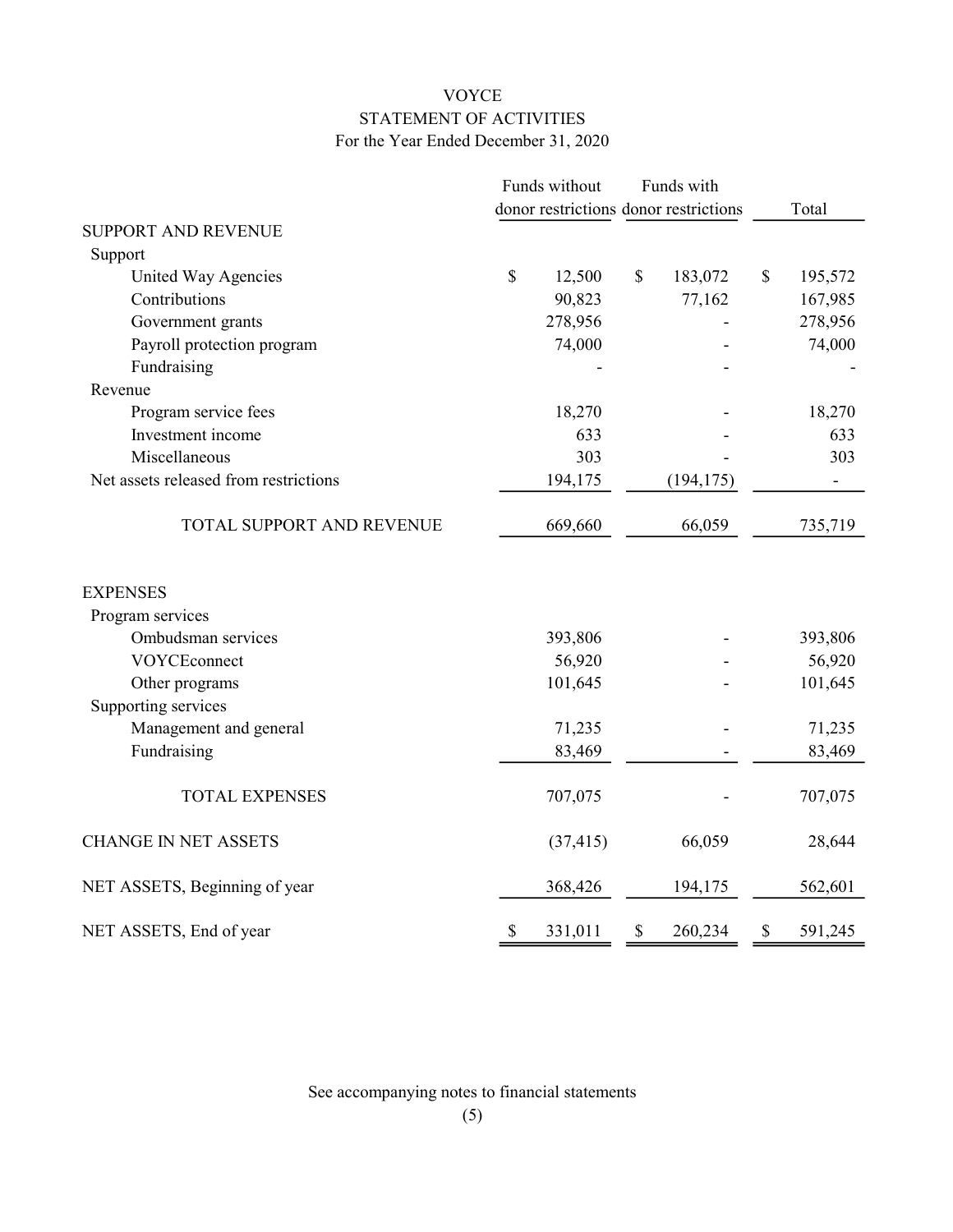#### VOYCE STATEMENT OF FUNCTIONAL EXPENSES For the Year Ended December 31, 2021

|                                       |              |           | Program Services |    |           | <b>Supporting Services</b> |               |    |             |             |                |          |                         |               |         |
|---------------------------------------|--------------|-----------|------------------|----|-----------|----------------------------|---------------|----|-------------|-------------|----------------|----------|-------------------------|---------------|---------|
|                                       |              | Ombudsman |                  |    | Other     |                            | Total Program |    | Management  |             |                |          | <b>Total Supporting</b> |               |         |
|                                       |              | Services  | VOYCEconnect     |    | Programs  |                            | Services      |    | and General | Fundraising |                | Services |                         | Total         |         |
| Payroll                               | \$           | 233,168   | \$<br>32,573     | \$ | 185,110   | S.                         | 450,851       | \$ | 26,668      | S.          | 72,550         | \$       | 99,218                  | S             | 550,069 |
| Employee benefits                     |              | 29,639    | 2,808            |    | 17,821    |                            | 50,268        |    | 2,451       |             | 7,435          |          | 9,886                   |               | 60,154  |
| Payroll taxes                         |              | 16,922    | 3,318            |    | 12,198    |                            | 32,438        |    | 2,367       |             | 5,394          |          | 7,761                   |               | 40,199  |
| Total Payroll and payroll taxes       |              | 279,729   | 38,699           |    | 215,129   |                            | 533,557       |    | 31,486      |             | 85,379         |          | 116,865                 |               | 650,422 |
| Professional fees                     |              | 8,547     | 1,011            |    | 80,138    |                            | 89,696        |    | 13,581      |             | 3,057          |          | 16,638                  |               | 106,334 |
| Occupancy                             |              | 11,535    | 1,906            |    | 7,218     |                            | 20,659        |    | 1,314       |             | 4,316          |          | 5,630                   |               | 26,289  |
| Supplies                              |              | 5,353     | 486              |    | 7,628     |                            | 13,467        |    | 130         |             | 210            |          | 340                     |               | 13,807  |
| Travel expense                        |              | 10,037    | 84               |    | 737       |                            | 10,858        |    | 17          |             | 77             |          | 94                      |               | 10,952  |
| Printing and publications             |              | 2,566     | 234              |    | 2,399     |                            | 5,199         |    |             |             | 4,098          |          | 4,098                   |               | 9,297   |
| Marketing                             |              | 6,391     | 100              |    | 2,003     |                            | 8,494         |    |             |             | $\overline{4}$ |          | $\overline{4}$          |               | 8,498   |
| Telephone and internet                |              | 23,805    | 1,816            |    | (21, 443) |                            | 4,178         |    | 2,010       |             | 2,195          |          | 4,205                   |               | 8,383   |
| Miscellaneous                         |              | 1,096     | 490              |    | (203)     |                            | 1,383         |    | 3,755       |             | 761            |          | 4,516                   |               | 5,899   |
| Insurance                             |              | 2,738     | 411              |    | 1,818     |                            | 4,967         |    | 345         |             | 435            |          | 780                     |               | 5,747   |
| Depreciation                          |              | 2,236     | 372              |    | 1,554     |                            | 4,162         |    | 266         |             | 897            |          | 1,163                   |               | 5,325   |
| Conferences, conventions and meetings |              | 1,109     | 322              |    | 1,385     |                            | 2,816         |    | 88          |             | 279            |          | 367                     |               | 3,183   |
| Postage                               |              | 825       |                  |    | 1,021     |                            | 1,846         |    | 168         |             | 501            |          | 669                     |               | 2,515   |
| Loss on disposal                      |              |           |                  |    |           |                            |               |    | 278         |             |                |          | 278                     |               | 278     |
| <b>Total Expenses</b>                 | <sup>S</sup> | 355,967   | \$<br>45,931     | S. | 299,384   | S.                         | 701,282       | S. | 53,438      | -S          | 102,209        | \$.      | 155,647                 | <sup>\$</sup> | 856,929 |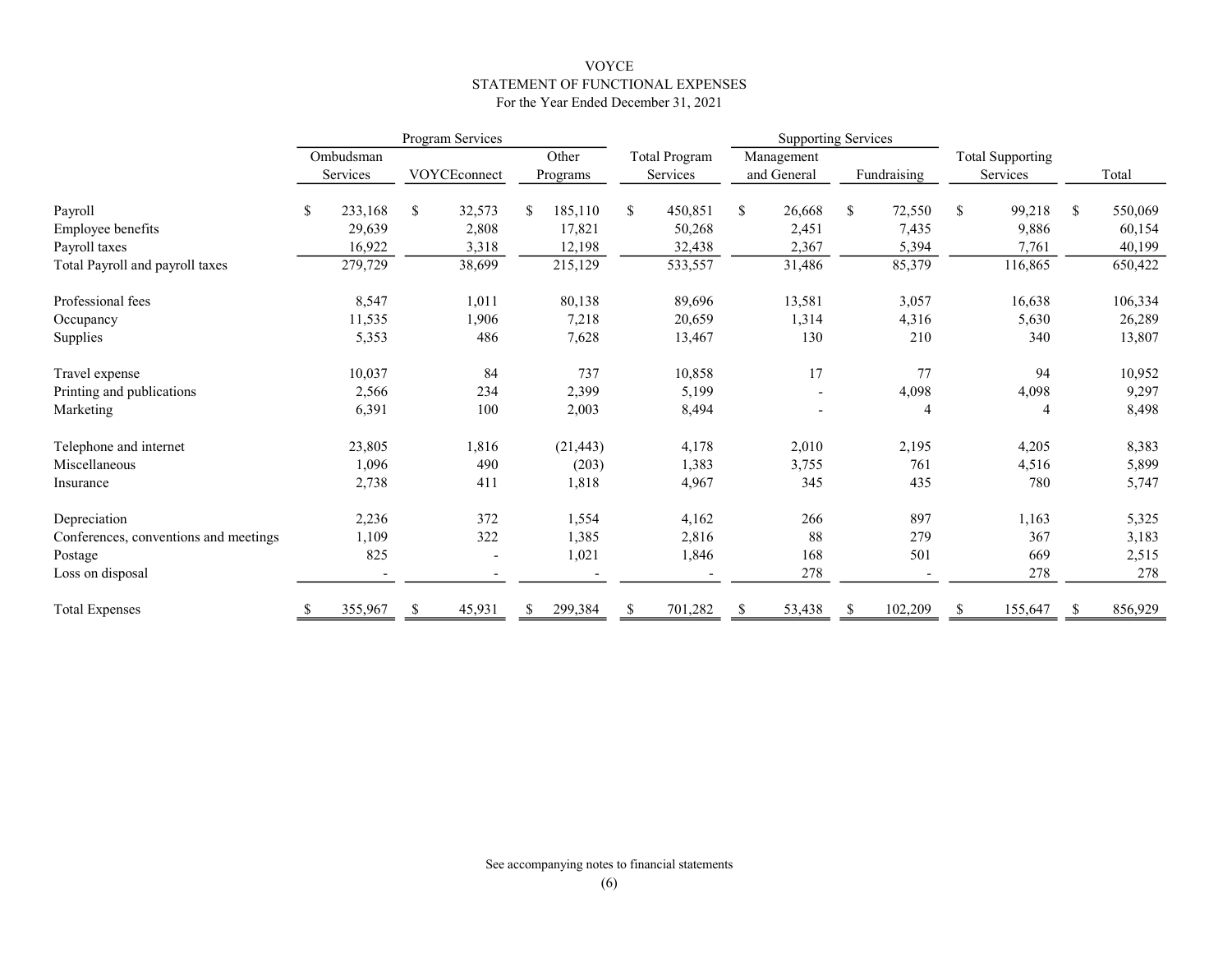|                                       | Program Services |          |    |                          |       |           |               | <b>Supporting Services</b> |              |             |               |             |                         |          |    |         |
|---------------------------------------|------------------|----------|----|--------------------------|-------|-----------|---------------|----------------------------|--------------|-------------|---------------|-------------|-------------------------|----------|----|---------|
|                                       | Ombudsman        |          |    |                          | Other |           | Total Program |                            | Management   |             |               |             | <b>Total Supporting</b> |          |    |         |
|                                       |                  | Services |    | VOYCEconnect             |       | Programs  |               | Services                   |              | and General |               | Fundraising |                         | Services |    | Total   |
| Payroll                               | \$               | 246,344  | \$ | 37,173                   | S.    | 60,705    | <sup>\$</sup> | 344,222                    | \$           | 41,201      | \$            | 61,187      | \$                      | 102,388  | \$ | 446,610 |
| Employee benefits                     |                  | 27,978   |    | 3,337                    |       | 5,344     |               | 36,659                     |              | 1,191       |               | 3,578       |                         | 4,769    |    | 41,428  |
| Payroll taxes                         |                  | 18,447   |    | 2,782                    |       | 4,492     |               | 25,721                     |              | 2,893       |               | 4,542       |                         | 7,435    |    | 33,156  |
| Total Payroll and payroll taxes       |                  | 292,769  |    | 43,292                   |       | 70,541    |               | 406,602                    |              | 45,285      |               | 69,307      |                         | 114,592  |    | 521,194 |
| Professional fees                     |                  | 30,584   |    | 1,026                    |       | 16,750    |               | 48,360                     |              | 21,405      |               | 1,703       |                         | 23,108   |    | 71,468  |
| Occupancy                             |                  | 30,926   |    | 4,962                    |       | 2,827     |               | 38,715                     |              | 2,470       |               | 5,091       |                         | 7,561    |    | 46,276  |
| Supplies                              |                  | 4,078    |    | 3,906                    |       |           |               | 7,984                      |              | 632         |               | 3,698       |                         | 4,330    |    | 12,314  |
| Travel expense                        |                  | 1,845    |    | 4                        |       | 299       |               | 2,148                      |              | 335         |               | 113         |                         | 448      |    | 2,596   |
| Printing and publications             |                  | 1,395    |    |                          |       | 2,165     |               | 3,560                      |              |             |               |             |                         |          |    | 3,560   |
| Marketing                             |                  | 4,243    |    |                          |       | 2,745     |               | 6,988                      |              |             |               |             |                         |          |    | 6,988   |
| Telephone and internet                |                  | 11,792   |    | 2,087                    |       |           |               | 13,879                     |              | 207         |               | 191         |                         | 398      |    | 14,277  |
| Miscellaneous                         |                  |          |    |                          |       |           |               |                            |              | 5           |               | 983         |                         | 988      |    | 988     |
| Insurance                             |                  | 1,762    |    | $\overline{\phantom{a}}$ |       | 3,232     |               | 4,994                      |              |             |               |             |                         |          |    | 4,994   |
| Depreciation                          |                  | 4,299    |    | 621                      |       | 735       |               | 5,655                      |              | 311         |               | 621         |                         | 932      |    | 6,587   |
| Conferences, conventions and meetings |                  | 3,539    |    | 91                       |       | 656       |               | 4,286                      |              | 119         |               | 831         |                         | 950      |    | 5,236   |
| Postage                               |                  | 523      |    |                          |       | 763       |               | 1,286                      |              |             |               |             |                         |          |    | 1,286   |
| Loss on disposal                      |                  | 6,051    |    | 931                      |       | 932       |               | 7,914                      |              | 466         |               | 931         |                         | 1,397    |    | 9,311   |
| <b>Total Expenses</b>                 | \$               | 393,806  | S  | 56,920                   |       | \$101,645 | S             | 552,371                    | <sup>S</sup> | 71,235      | <sup>\$</sup> | 83,469      | S                       | 154,704  | S  | 707,075 |

#### VOYCE STATEMENT OF FUNCTIONAL EXPENSES For the Year Ended December 31, 2020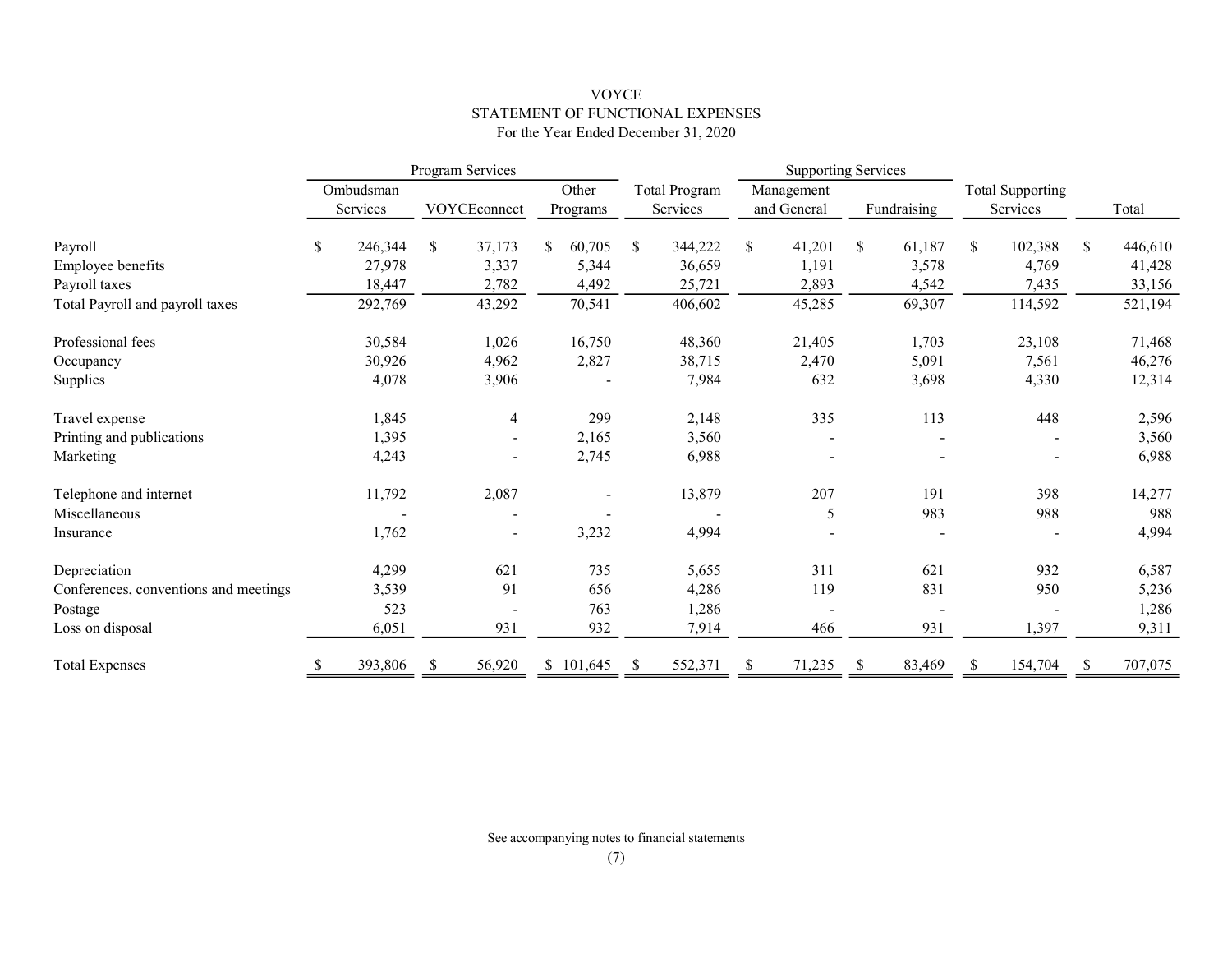# STATEMENTS OF CASH FLOWS VOYCE

|                                                      |    | Years Ended December 31 |    |           |
|------------------------------------------------------|----|-------------------------|----|-----------|
|                                                      |    | 2021                    |    | 2020      |
| CASH FLOWS FROM OPERATING ACTIVITIES                 |    |                         |    |           |
| Change in net assets                                 | \$ | 113,681                 | \$ | 28,644    |
| Adjustments to reconcile change in net assets        |    |                         |    |           |
| to net change in cash from operating activities:     |    |                         |    |           |
| Depreciation                                         |    | 5,325                   |    | 6,587     |
| (Increase) decrease in assets:                       |    |                         |    |           |
| Accounts receivable                                  |    | (74, 042)               |    | (31,061)  |
| Prepaid expenses                                     |    | 2,442                   |    | (10, 589) |
| (Decrease) increase in liabilities:                  |    |                         |    |           |
| Accounts payable                                     |    | 12,104                  |    | (8,776)   |
| Accrued expenses                                     |    | 6,134                   |    | (1,304)   |
| Deferred revenue                                     |    | (5,000)                 |    | 4,266     |
| Net Change in Cash and Cash                          |    |                         |    |           |
| <b>Equivalents from Operating Activities</b>         |    | 60,644                  |    | (12, 233) |
| CASH FLOWS FROM INVESTING ACTIVITIES                 |    |                         |    |           |
| Purchase of property and equipment                   |    | (5,816)                 |    | (13, 731) |
| Net proceeds from disposal of property and equipment |    | 278                     |    | 9,311     |
| Net Change in Cash and Cash                          |    |                         |    |           |
| <b>Equivalents from Investing Activities</b>         |    | (5,538)                 |    | (4, 420)  |
| NET CHANGE IN CASH AND CASH EQUIVALENTS              |    | 55,106                  |    | (16, 653) |
| CASH AND CASH EQUIVALENTS -- BEGINNING OF THE YEAR   |    | 368,798                 |    | 385,451   |
| CASH AND CASH EQUIVALENTS -- END OF THE YEAR         | S  | 423,904                 | \$ | 368,798   |
| SUPPLEMENTAL DISCLOSURES                             |    |                         |    |           |
|                                                      |    |                         |    |           |
| Cash paid during the year for interest               | \$ |                         |    |           |
| Cash paid during the year for income taxes           | \$ |                         | \$ |           |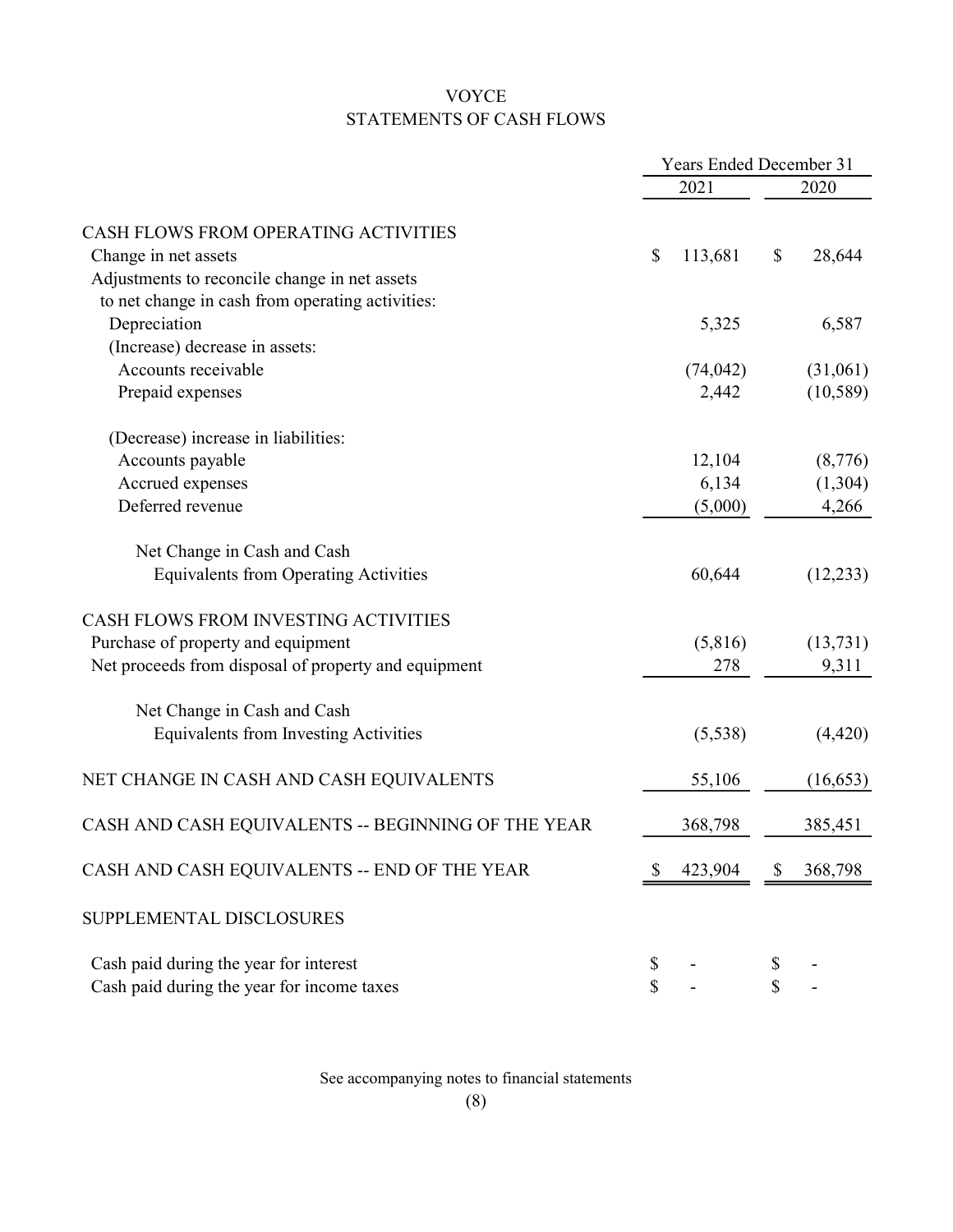### NOTE A – SUMMARY OF SIGNIFICANT ACCOUNTING POLICIES

Nature of Organization and Operations

VOYCE is a not-for-profit organization whose mission is to educate and empower individuals and their families for quality living across the continuum of long-term care by:

- Illuminating choice for long-term care
- Providing a voice to residents
- Giving compassionate and comforting support
- Building relationships with caregivers and the community

VOYCE, formerly the Long Term Care Ombudsman Program, was founded in 1979 in St. Louis by Lutheran Ministries Association ("LMA"), a related not-for-profit organization, to operate independently under the direction of its own Board of Directors. Effective September 2006, VOYCE's Board of Directors approved the separation from LMA. As a result of the separation VOYCE operations and functions as a separate not-for-profit agency.

*Ombudsman Program –* provides specially trained staff and volunteer ombudsmen who provide advocacy, support and education to long-term care residents and family members. VOYCE supports and advocates for quality of life for all residents to ensure adequate health services, treatment and care are provided. Ombudsmen educate residents about their rights and help mediate resolution of quality of care grievances and disputes by working with residents, families and facility health care staff and administrators. Education and training is provided to long-term care facility staff, licensed administrators and directors of nursing in an effort to increase knowledge regarding the needs of long-term care residents.

*VOYCEconnect* – provides education and information services to individuals, families and caregivers needing long-term care. VOYCEconnect educates and provides resources on longterm care options and helps families cope with the costly and complicated process of securing long-term care services and placement. Additionally, VOYCEconnect provides community outreach and education to increase awareness of VOYCE's services and reduce the challenges that individuals and families face when making important decisions about the health and well-being of an individual needing long-term care.

#### COVID-19

Responding to the COVID-19 pandemic has presented a number of challenges. VOYCE had to reduce operations and staff had to work remotely. When unable to work remotely, staff and volunteers wear appropriate face coverings and social distance as much as possible while caring for elderly to carry out the mission of VOYCE. All fundraising event were canceled or performed virtually.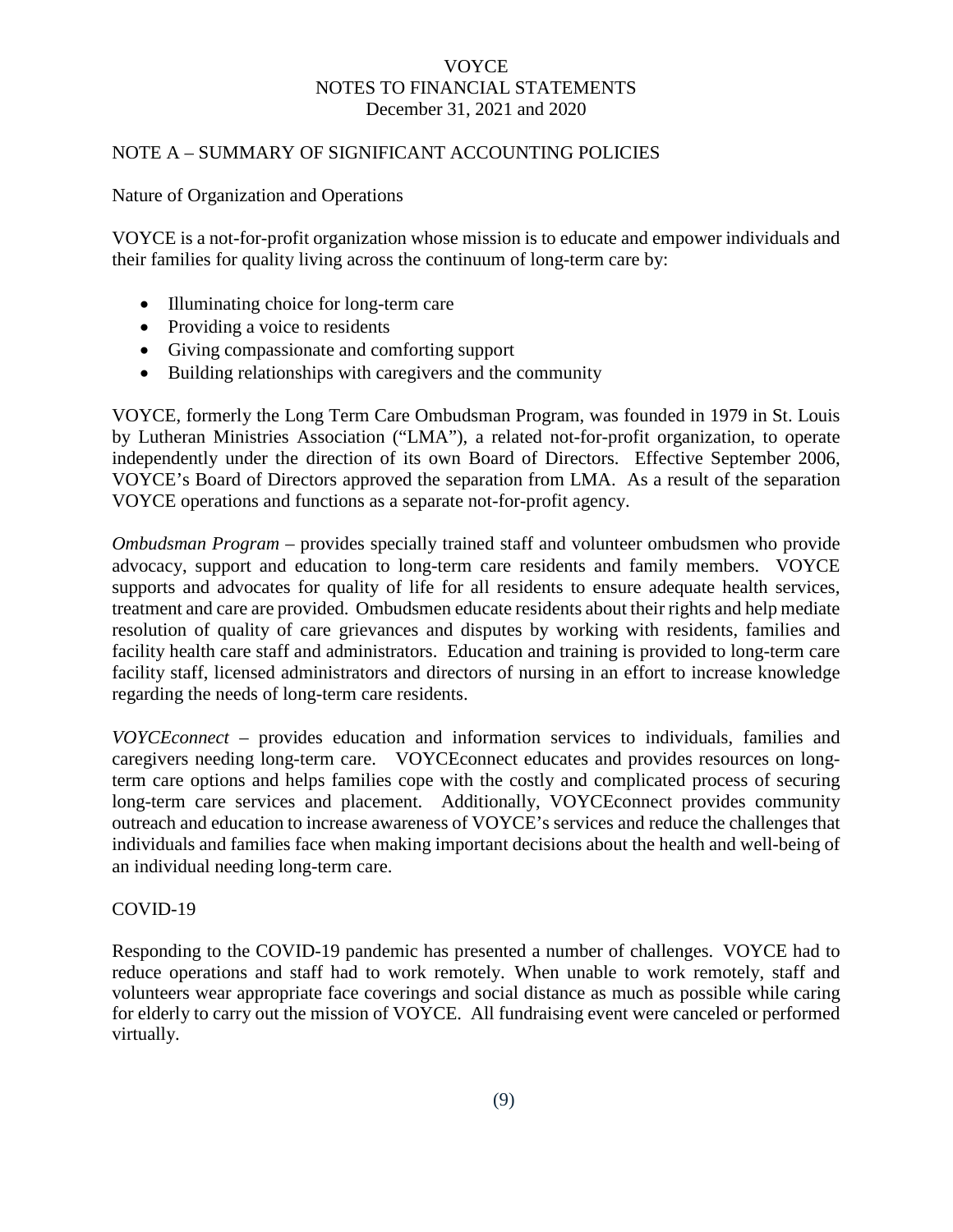#### NOTE A – SUMMARY OF SIGNIFICANT ACCOUNTING POLICIES (continued)

Basis of Accounting

The accompanying financial statements of VOYCE have been prepared on the accrual basis of accounting.

#### Cash and Cash Equivalents

Cash and cash equivalents are short term, interest bearing, highly liquid investments with original maturities of three months or less, unless the investments are held for meeting restrictions of a capital or endowment nature.

#### Concentrations of Credit Risk

Financial instruments that potentially subject VOYCE to concentration of credit risk consist principally of cash deposits. Accounts at each institution are insured by the Federal Deposit Insurance Corporation ("FDIC") up to \$250,000. At December 31, 2021 and 2020, VOYCE had \$81,155, and \$78,490, respectively, in excess of the FDIC insured limit. Management does not anticipate any loss relating to this concentration.

# Accounts Receivable

Accounts receivable are amounts due from program services performed, grants, and unconditional promises to give that are recognized as earned when the services is performed, the grant awarded, or the promise is received. Accounts receivable that are expected to be collected in less than one year are reported at net realizable value. Accounts receivable that are expected to be collected in more than one year are recorded at fair value at the date of promise. That fair value is computed using a present value technique applied to anticipated cash flows. Amortization of the resulting discount is recognized as additional contribution revenue. The allowance for uncollectible accounts receivable is determined based on management's evaluation of the collectability of individual promises. Promises that remain uncollected more than one year after their due dates are written off unless the donors indicate that payment is merely postponed.

#### Property and Equipment

Property and equipment is reported in the statement of financial position at cost, if purchased, and at fair value at the date of donation, if donated. Equipment with an individual value of \$5,000 or more is capitalized. Repairs and maintenance that do not significantly increase the useful life of the asset are expensed as incurred.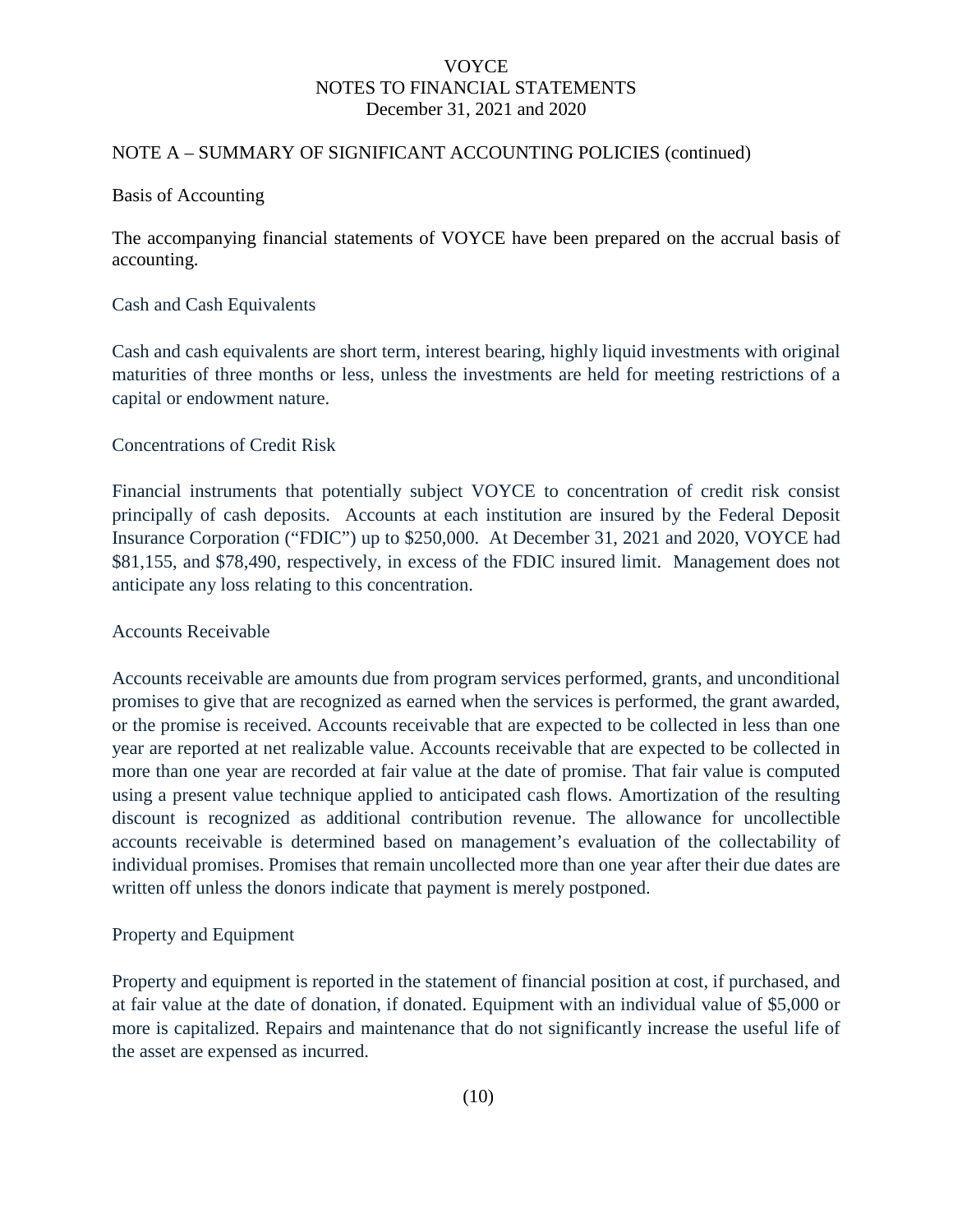#### NOTE A – SUMMARY OF SIGNIFICANT ACCOUNTING POLICIES (continued)

Property and Equipment (continued)

Depreciation is computed using the straight-line method over the estimated useful lives of the assets, as follows:

| Computer equipment and software license 3 - 5 Years |         |
|-----------------------------------------------------|---------|
| Furniture and equipment                             | 7 Years |
| Leasehold improvements                              | 5 Years |

Equipment is reviewed for impairment when a significant change in the asset's use or another indicator of possible impairment is present. No impairment losses were recognized in the financial statements in the current period.

Net Assets

The financial statements report net assets and changes in net assets in two classes that are based upon the existence or absence of restrictions on use that are placed by its donors, as follows:

Net assets without donor restrictions are resources available to support operations. The only limits on the use of net assets without donor restrictions are the broad limits resulting from the nature of the organization, the environment in which it operates, the purposes specified in its corporate documents and its application for tax-exempt status, and any limits resulting from contractual agreements with creditors and others that are entered into in the course of its operations.

Net assets with donor restrictions are resources that are restricted by a donor for use for a particular purpose or in a particular future period. The organization's unspent contributions are classified in this class if the donor limited their use, as is the unspent appreciation of its donor-restricted endowment funds.

When a donor's restriction is satisfied, either by using the resources in the manner specified by the donor or by the passage of time, the expiration of the restriction is reported in the financial statements by reclassifying the net assets from funds with donor restrictions to funds without donor restrictions and reported in the statement of activities as net assets released from restrictions.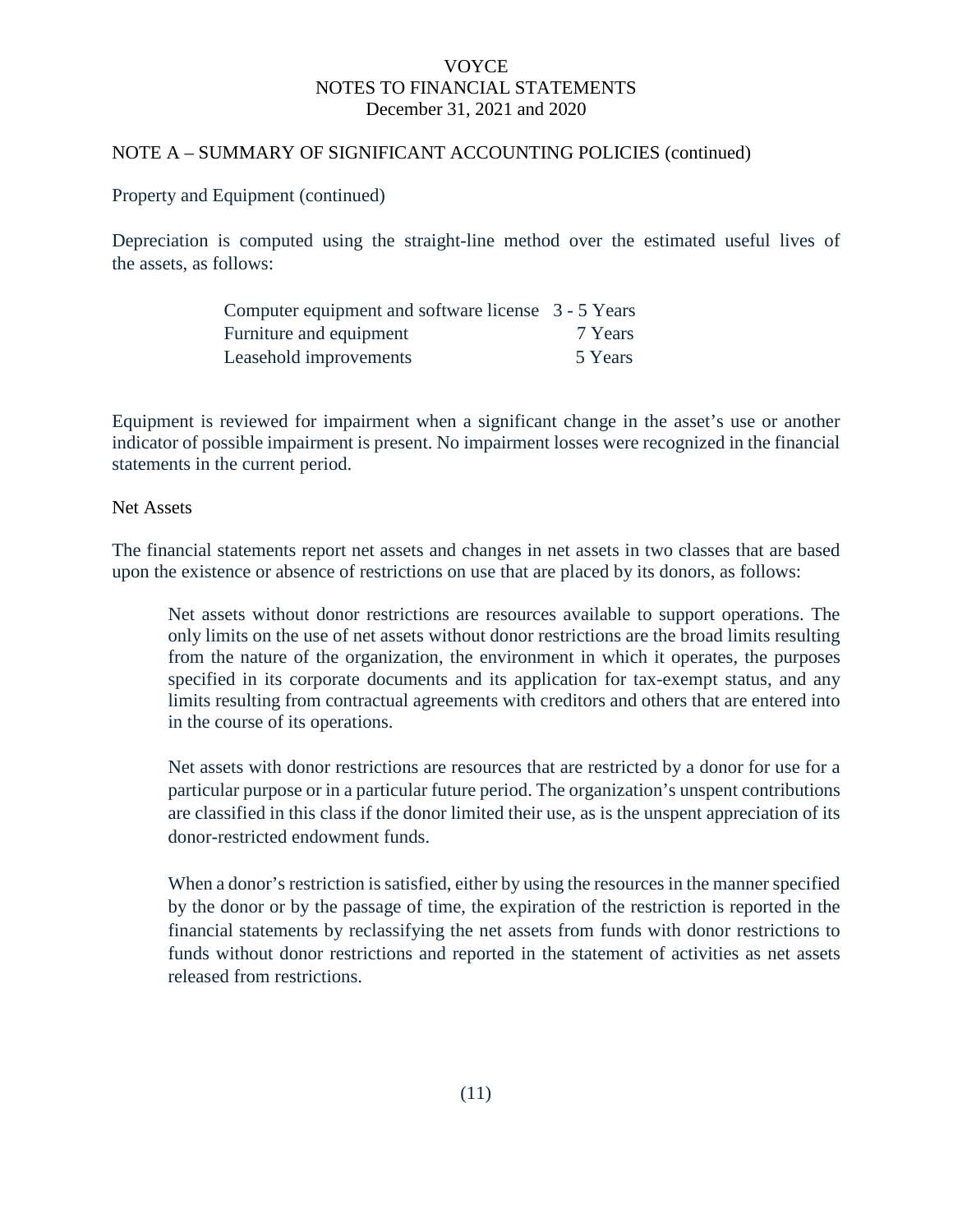#### NOTE A – SUMMARY OF SIGNIFICANT ACCOUNTING POLICIES (continued)

Net assets with donor restrictions may also include resources whose use by the organization is limited by donor-imposed restrictions that neither expired by being used in accordance with a donor's restriction nor by the passage of time. VOYCE does not have any funds of this nature as of December 31, 2021 and 2020.

All revenues and net gains are reported as increases in net assets without donor restrictions in the statement of activities unless the use of the related resources is subject to donor restrictions. All expenses and net losses other than losses on endowment investments are reported as decreases in unrestricted net assets. Net losses on endowment investments reduce net assets with donor restrictions to the extent that net gains of the fund from prior years are unspent and classified there; remaining losses are classified as decreases in net assets without donor restrictions. If an endowment fund has no net gains from prior years, such as when a fund is newly established, net losses are classified as decreases in net assets.

#### Accounting for Contributions

Contributions, including unconditional promises to give, are recognized when received. All contributions are reported as increases in funds without donor restrictions unless use of the contributed assets is specifically restricted by the donor. Amounts received that are restricted by the donor to use in future periods or for specific purposes are reported as increases in funds with donor restrictions, consistent with the nature of the restriction. Unconditional promises with payments due in future years have an implied restriction to be used in the year the payment is due, and therefore are reported as funds with donor restrictions until the payment is due unless the contribution is clearly intended to support activities of the current fiscal year. Conditional promises, such as matching grants, are not recognized until they become unconditional, that is, until all conditions on which they depend are substantially met.

#### Contributed Services

The organization benefits from personal services provided volunteers. Certain donated ombudsman services provided by trained volunteers are recorded based on an estimate of their fair market value on the date of service. Donated services included in personnel expense totaled \$18,912 and \$21,931 for 2021, and 2020, respectively. During the year ending December 31, 2021, VOYCE received \$48,519 of donated advertising services. No amounts have been reflected in the Organization's financial statements for contributed services that do not meet the criteria for recognition in financial statements.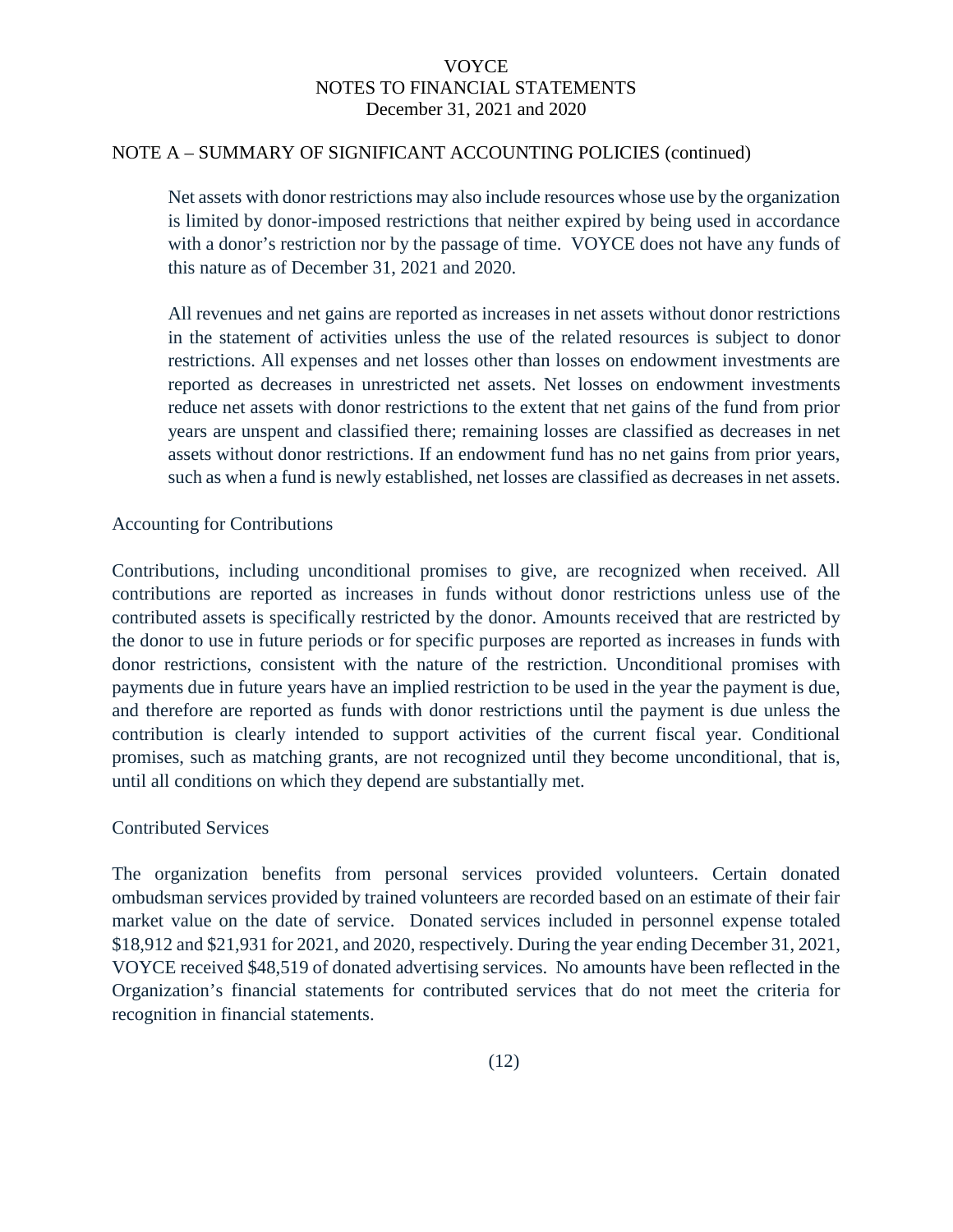# NOTE A – SUMMARY OF SIGNIFICANT ACCOUNTING POLICIES (continued)

#### Government Grant Revenue

Government grant revenue is recognized when the qualifying costs are incurred for costreimbursement grants or contracts or when a unit of service is provided for performance grants. Grant revenue from federal agencies can be subject to independent audit under Uniform Guidance and review by grantor agencies. The review could result in the disallowance of expenditures under the terms of the grant or reductions of future grant funds. Based on prior experience, the organization's management believes that costs ultimately disallowed, if any, would not materially affect the financial position of the organization.

#### Expense Recognition and Allocation

The cost of providing the organization's programs and other activities is summarized on a functional basis in the statement of activities and statement of functional expenses. Expenses that can be identified with a specific program or support service are charged directly to that program or support service. Costs common to multiple functions have been allocated among the various functions benefited.

General and administrative expenses include those costs that are not directly identifiable with any specific program, but which provide for the overall support and direction of the organization.

Fundraising costs are expensed as incurred, even though they may result in contributions received in future years. The organization generally does not conduct its fundraising activities in conjunction with its other activities. In the few cases in which it does, such as when the annual report or donor acknowledgements contain requests for contributions, joint costs have been allocated between fundraising and management and general expenses in accordance with standards for accounting for costs of activities that include fundraising. Additionally, advertising costs are expensed as incurred.

#### Advertising Expense

Costs of advertising are expensed in the period incurred.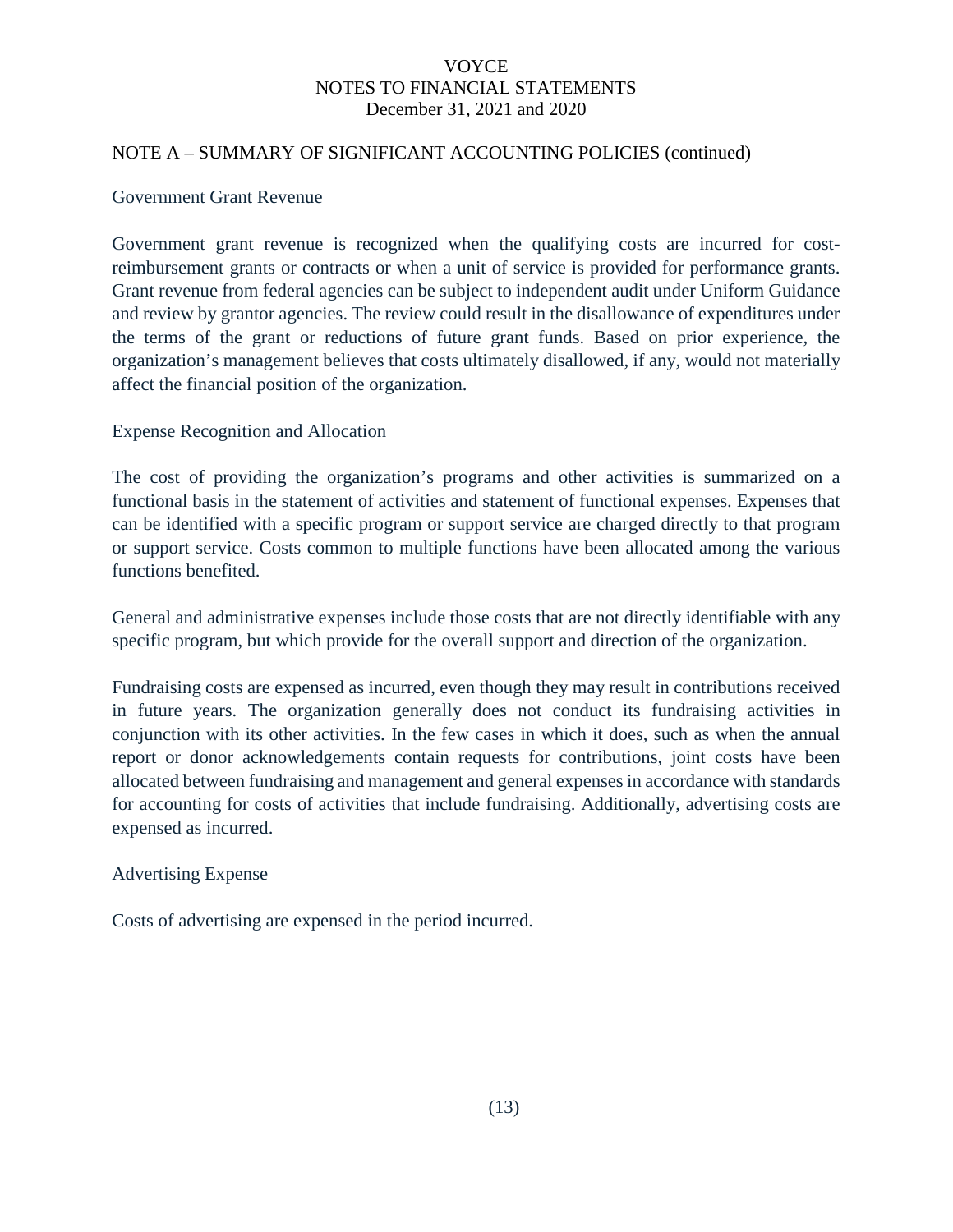#### NOTE A – SUMMARY OF SIGNIFICANT ACCOUNTING POLICIES (continued)

Use of Estimates

The preparation of financial statements requires management to make estimates and assumptions that affect the reported amounts of revenues and expenses during the reporting period and the reported amounts of assets and liabilities at the date of the financial statements. On an ongoing basis, the organization's management evaluates the estimates and assumptions based upon historical experience and various other factors and circumstances. The organization's management believes that the estimates and assumptions are reasonable in the circumstances; however, the actual results could differ from those estimates.

#### Tax Status

The organization is incorporated exempt from federal income taxation under Section  $501(c)(3)$  of the Internal Revenue Code (IRC), though it would be subject to tax on income unrelated to its exempt purposes (unless that income is otherwise excluded by the IRC). The tax years ending 2020, 2019, and 2018 are still open to audit for both federal and state purposes. Contributions to the organization are tax deductible to donors under Section 170 of the IRC. The organization is not classified as a private foundation.

### NOTE B – PROPERTY AND EQUIPMENT

Property and equipment is as follows at December 31,:

|                                                                                              | 2021                                       | 2020                           |
|----------------------------------------------------------------------------------------------|--------------------------------------------|--------------------------------|
| Computer equipment and software license<br>Furniture and equipment<br>Leasehold improvements | $\mathcal{S}$<br>7,105<br>11,715<br>19,547 | 7,105<br>S<br>12,895<br>13,731 |
| Total                                                                                        | 38,367                                     | 33,731                         |
| Less: accumulated depreciation                                                               | (22, 568)                                  | (18, 145)                      |
| Property and equipment, net                                                                  | 15,799                                     | <u>15,586</u>                  |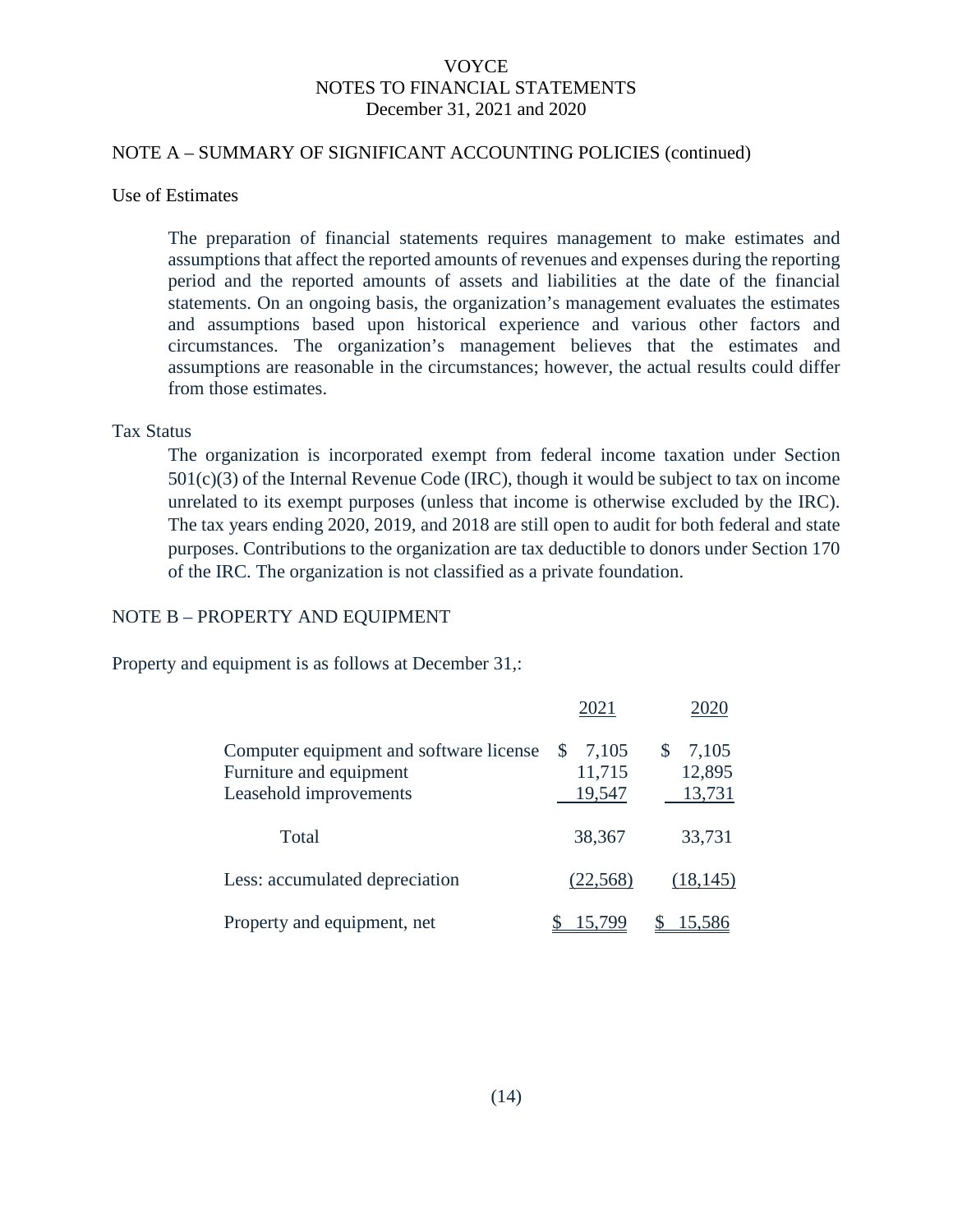# NOTE C – DEFERRED EXPENSES

Deferred rent expense balances to reflect rent-free periods allotted by the lessor. Lease agreements with rent free or reduced rent periods are required to have the rent expense or rental income be recognized on a straight-line basis over the term of the lease based on the total rental periods. The balances are \$-0- and \$734, as of December 31, 2021, and 2020, respectively.

# NOTE D – GOVERNMENT GRANTS

VOYCE has the following government grants:

# St. Louis City

• St. Louis Area Agency on Aging ("SLAAA") – VOYCE contracts with the City of St. Louis through its Department of Human Services to provide ombudsman services to eligible recipients. These services include investigating and resolving complaints of residents of long-term care facilities along with counseling and assisting families. Support received from SLAAA contracts for the years ended December 31, 2021, and 2020, were \$74,885, and \$69,884, respectively.

#### Mid-East Area

- Aging Ahead (previously Mid-East Area Agency on Aging ("MEAAA")) VOYCE contracts with Aging Ahead to provide ombudsman services to eligible recipients regarding long-term care. Support received from the contracts for the years ended December 31, 2021 and 2020 were \$95,953, and \$105,088, respectively.
- VOYCE connect VOYCE contracts with Aging Ahead to provide informational and referral services to eligible recipients regarding long-term care. Support received from the contracts for the years ended December 31, 2021, and 2020, were \$12,909, and \$11,948, respectively.

#### Northeast Missouri

• VOYCE contracts with the Northeast Missouri Area Agency on Aging to provide ombudsman services to eligible recipients regarding long-term care. Support received from the contracts for the years ended December 31, 2021, and 2020, were \$65,306, and \$50,881, respectively.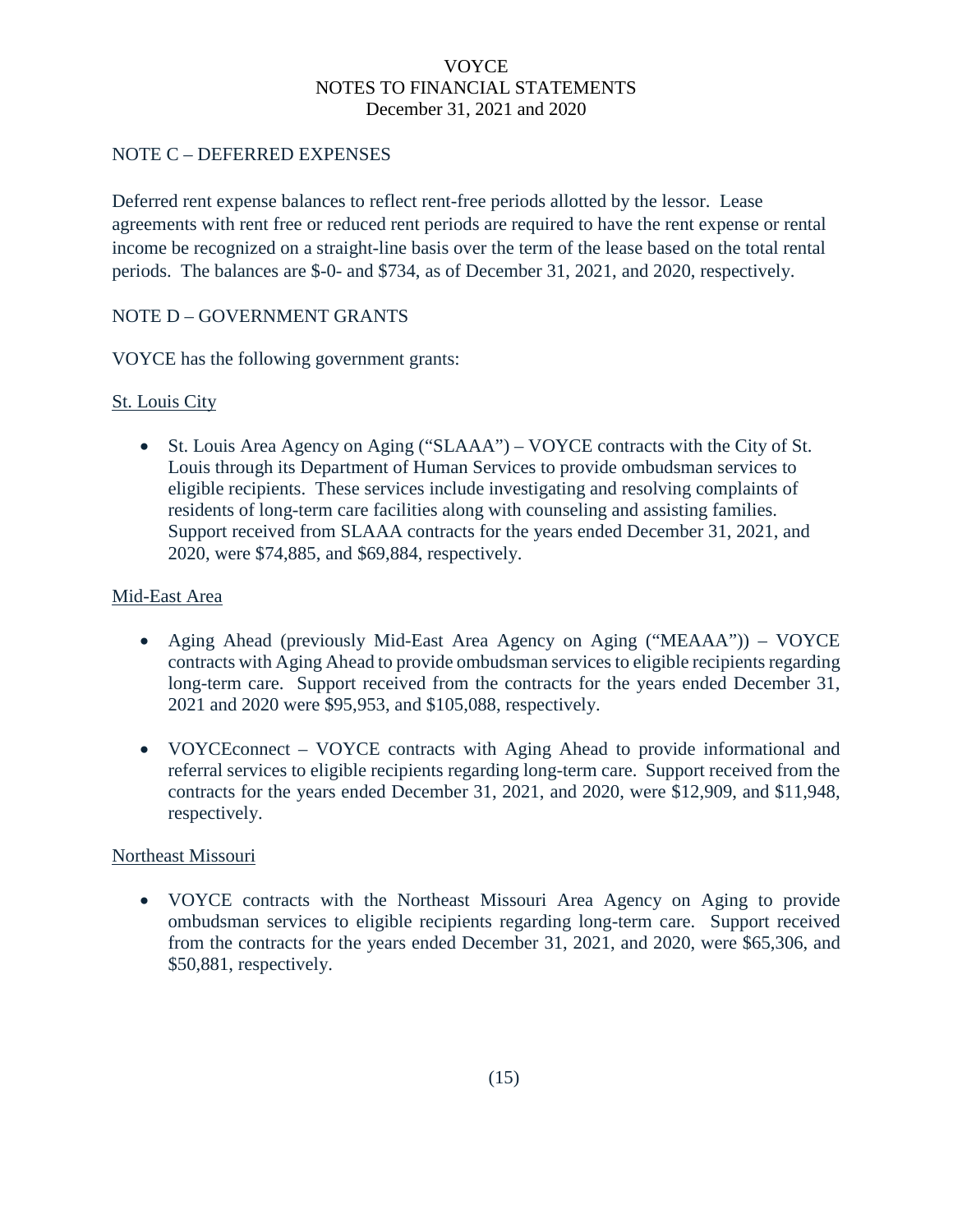# NOTE E – LEASE COMMITMENTS

VOYCE occupied the office building located at 680 Craig Road, Suite 245, Creve Coeur, MO 63141 from July 1, 2015 through June 30, 2020. The annual base rent is \$42,555 and monthly payments are \$3,669 except for the months of August 2015 and April 2016, which were rent free. VOYCE is a lessee under non-cancelable operating leases of certain office equipment.

Effective June 4, 2020, VOYCE entered into a lease agreement for office space with Network for Strong Communities located at 8050 Watson, Suite 155, St. Louis, MO 63119 for a base monthly rent of \$2181 through May 31, 2025.

VOYCE rents a copier with monthly payments of \$175 with a term from October 15, 2019 for 48 months.

Rent expense was \$26,289 and \$46,276 for the years ending December 31, 2021 and 2020, respectively. Future minimum lease payments are as follows:

| Year ended December 31, | Amount   |
|-------------------------|----------|
| 2022                    | \$28,269 |
| 2023                    | 27,744   |
| 2024                    | 27,744   |
| 2025                    | 9,263    |

#### NOTE F– BOARD DESIGNATED OPERATING RESERVE

VOYCE is substantially supported fee for service government contracts and contributions without donor restrictions. The purpose of the Board Designated Operating Reserve is to ensure the stability of the mission, programs, employment, and ongoing operations of the organization. VOYCE maintains sufficient resources to meet the day-to-day operations. VOYCE invests cash in excess of daily requirements in money market funds and certificates of deposits. The Organization has a goal to maintain financial assets on hand to meet 90 days of normal operating expenses.

# NOTE G– RECLASSIFICATION

Certain prior year amounts have been reclassified for consistency with the current year presentation. These reclassifications do not affect previously reported cash flows from operating activities or net assets.